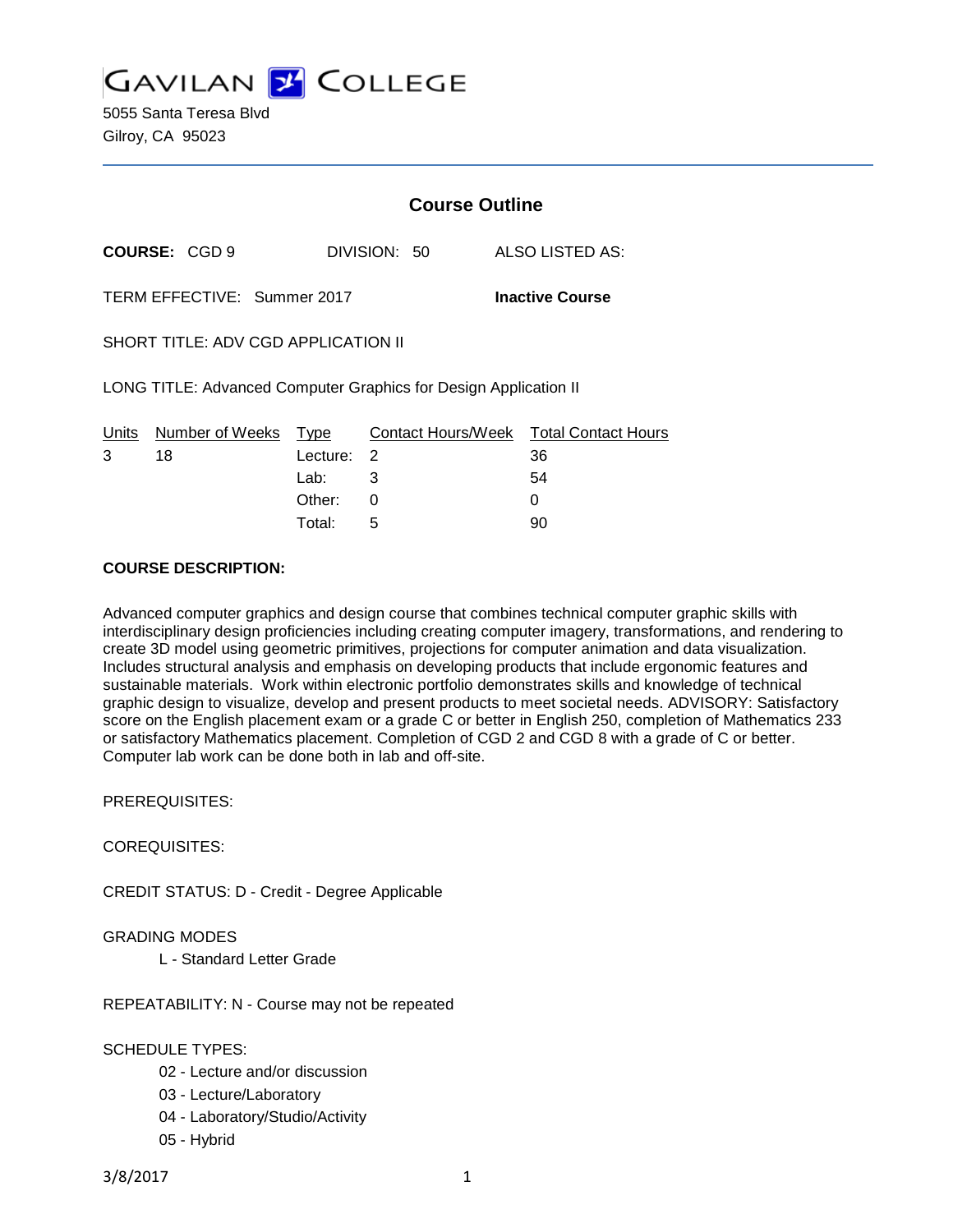72 - Dist. Ed Internet Delayed

73 - Dist. Ed Internet Delayed LAB

### **STUDENT LEARNING OUTCOMES:**

1. Research and present critiques of sample portfolios representative of CGD field students seeks to enter.

Measure: Class Presentation

ILO: 3, 6, 4, 7. 1, 5

2. Propose visual solutions to advanced design problems using a systematic research process. Measure: Design sketches & 3D models

ILO: 1, 5, 2, 7, 3, 4, 7

3. Evaluate relevance of constructive criticism of schematic design to develop working drawings of revised product.

Measure: Critiques

ILO: 1, 7, 4, 2, 3, 6. 5

4. Develop alternatives for a design problems visually communicate how each addresses ergonomic need.

Measure: 3D model ergonomic product

ILO: 7, 3, 1, 2, 4, 5, 6

5. Create advanced working drawings of product using industry standards for selected design field.

Measure: Working drawings

ILO: 7, 3, 2, 1, 6, 5

6. Linear strength analysis of 3D rendered and animated 3D models.

Measure: data analysis

ILO: 1, 5, 7, 3, 2, 6, 4

7. Present final electronic portfolio featuring design abilities, technical proficiencies and marketing competencies.

Measure: Portfolio

ILO: 6, 1, 3, 2, 5, 7

CONTENT, STUDENT PERFORMANCE OBJECTIVES, OUT-OF-CLASS ASSIGNMENTS Inactive Course: 02/27/2017 Effective Summer 2017

8 Hours

CONTENT: Review of CGD careers and products they produce. Integration of creative problem solving, elements of design, typography, color/design theories and

SPO: Research and report analysis of pros and cons of ways professional designers present their work in electronic portfolios.

HOMEWORK: Use design problem solving process for research strategy to obtain quality sample of professional electronic portfolios using a MLA formatted multimedia presentation that demonstrates advanced knowledge of color theory, typography and design principles.

15 Hours

CONTENT: Advanced ergonomics, materials, design, marketing and ANSI/ATMS standards.

SPO: Apply design problem solving graphics to develop a solution to address a need in terms of function, aesthetics, materials and affordability.

HOMEWORK: Design and present a flier of product that addresses a real need using a rendered 3D model of the product showing how it cost effectively addresses ergonomic issues.

5 Hours

CONTENT: Giving and taking effective constructive criticism.

SPO: Provide, evaluate and use constructive criticism.

HOMEWORK: Critique peers products and use their feedback to revise pervious presentation.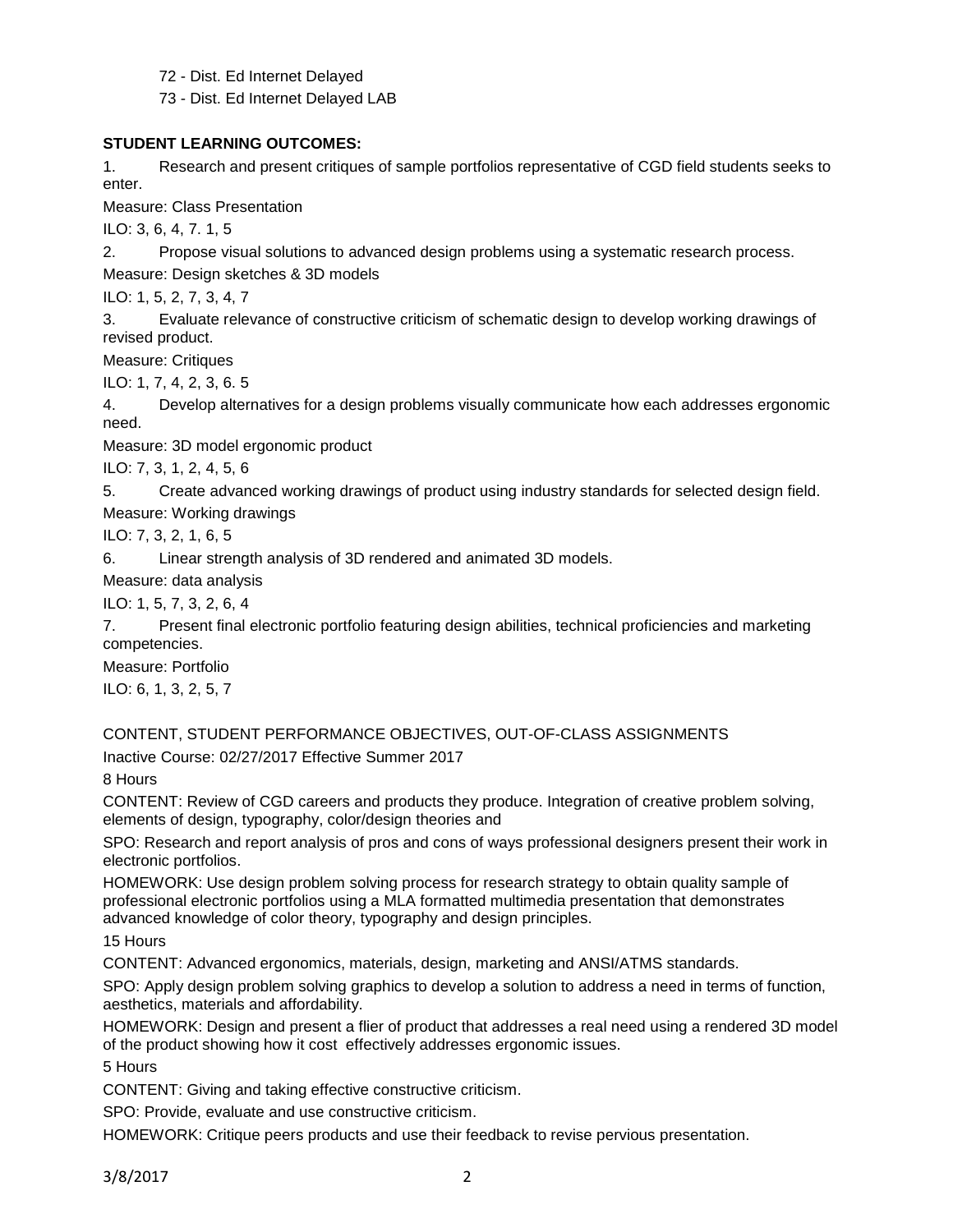15 Hours

CONTENT: Professional standards for working drawing standards for designed products.

SPO: Professionally dimension working drawings.

HOMEWORK: Prepare working drawings of product using industry dimensioning standards.

20 Hours

CONTENT: Advanced use of 3D models and analysis to develop and engineer product design.

SPO: Create, render, animate and analyze 3D model

HOMEWORK: Produce, animate, render and analyze assembly model of product.

17 Hours

CONTENT: Design problem solving and human factors for designing & marketing products

SPO: Verbally present design problem solving process used to determine need for product, to use ergonomic principles and incorporate design principles within product brochure that brands and communicates ways student's product addresses users' unique needs.

HOMEWORK: Create brochure to market designed product to a target audience using color theory, graphic design and topographic principles targeting potential customers.

8 Hours

CONTENT: Use of multimedia to produce effective design portfolios

SPO: Apply design skills to create an organized and cohesive multimedia production designed for a specific position and/or university program.

HOMEWORK: Create specialized electronic portfolio to apply for an identified job or school.

2 Hours

Final Exam

## **METHODS OF INSTRUCTION:**

Lecture, discussion, field experiences, guest lectures, demonstrations to support independent and group design and research projects reinforced by instructor and peer critiques.

# **METHODS OF EVALUATION:**

CATEGORY 1 - The types of writing assignments required: Percent range of total grade: 10 % to 15 % Written Homework Reading Reports Lab Reports Other: Written Critiques CATEGORY 2 -The problem-solving assignments required: Percent range of total grade: 25 % to 45 % Homework Problems **Quizzes** Exams Other: Design Problems CATEGORY 3 -The types of skill demonstrations required: Percent range of total grade: 10 % to 30 % Class Performance/s Performance Exams CATEGORY 4 - The types of objective examinations used in the course: Percent range of total grade: 15 % to 25 % Multiple Choice Matching Items Completion

3/8/2017 3